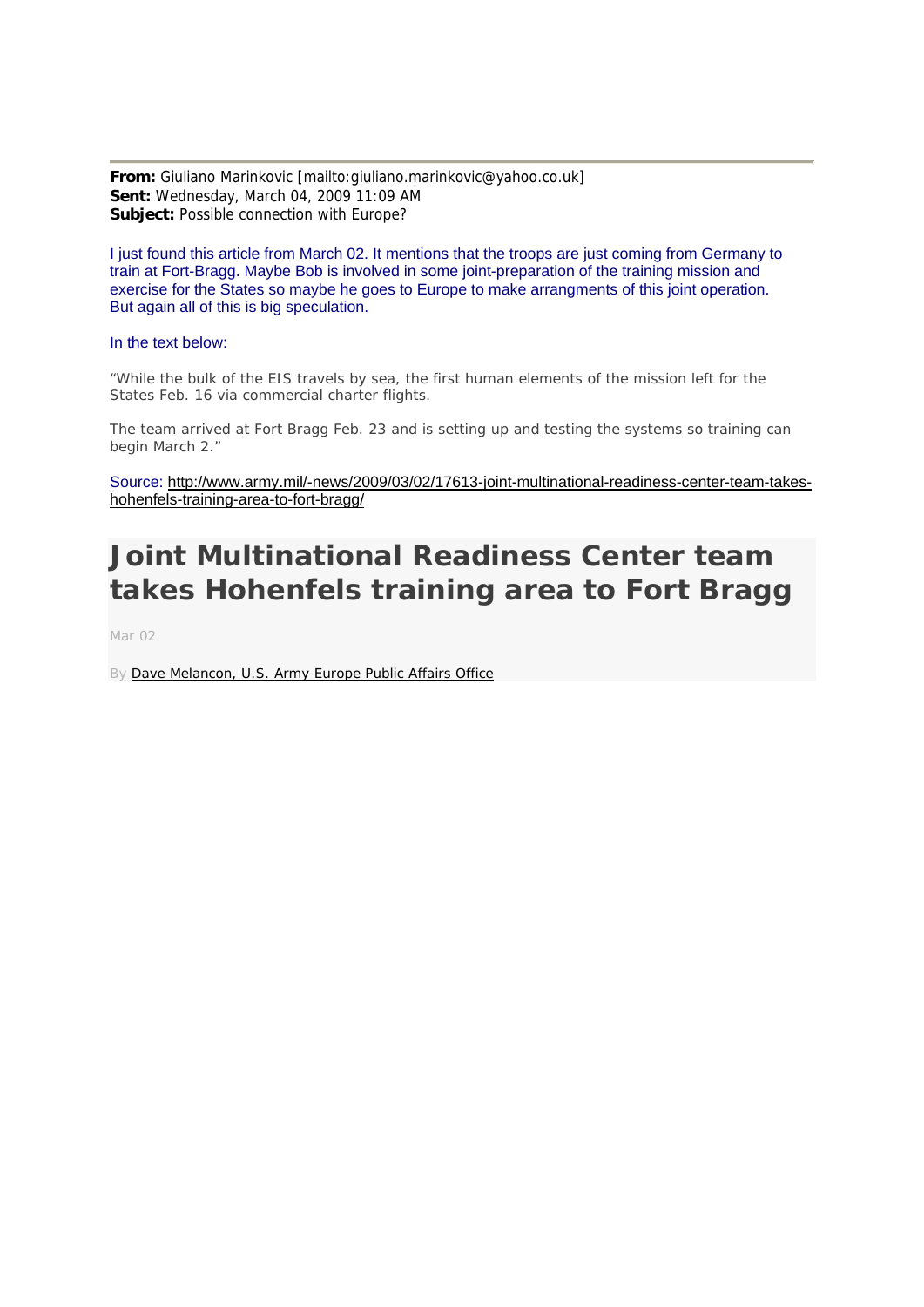

*Photo credit [U.S. Army photo](http://www4.army.mil/search/articles/index.php?search=US+Army+photo)*

*The Instrumentation Training Analysis Computer Simulations and Support team from U.S. Army Europe's Joint Multinational Readiness Center in Hohenfels, Germany sets up the Expeditionary Instrumentation System to train Soldiers of the 172nd Infantry Brigade at a German army training center in Hammelburg. With modifications to match the local terrain, the same system is currently being used for the first time outside Europe, to train Soldiers from the 82nd Airborne Division's 2nd Brigade at Fort Bragg, N.C.* 

*HOHENFELS, Germany -- The Joint Multinational Readiness Center's Operations Group is taking on the largest mission and most complex road trip in its history.* 

*For the first time, the Ops Group, as it is known here, joined by two company-sized elements and a battalion headquarters from the 1st Battalion, 4th Infantry and operators and analysts from the Instrumentation Training Analysis Computer Simulations and Support team, traveled to the U.S. this month to train Soldiers from the 82nd Airborne Division's 2nd Brigade at Fort Bragg, N.C.* 

*About 600 members of the JMRC are participating in the monthlong mission, said Maj. Andrew Tackenberry, Ops Group operations planning officer.* 

*The unusual JMRC rotation is testing the JRMC's exportable training capability, Tackenberry said.* 

*"We are taking the JMRC and our Expeditionary Instrumentation System and its capabilities to Fort Bragg,"said Maj. Brad Engard, the Ops Group's logistics officer. "We're making the Fort Bragg*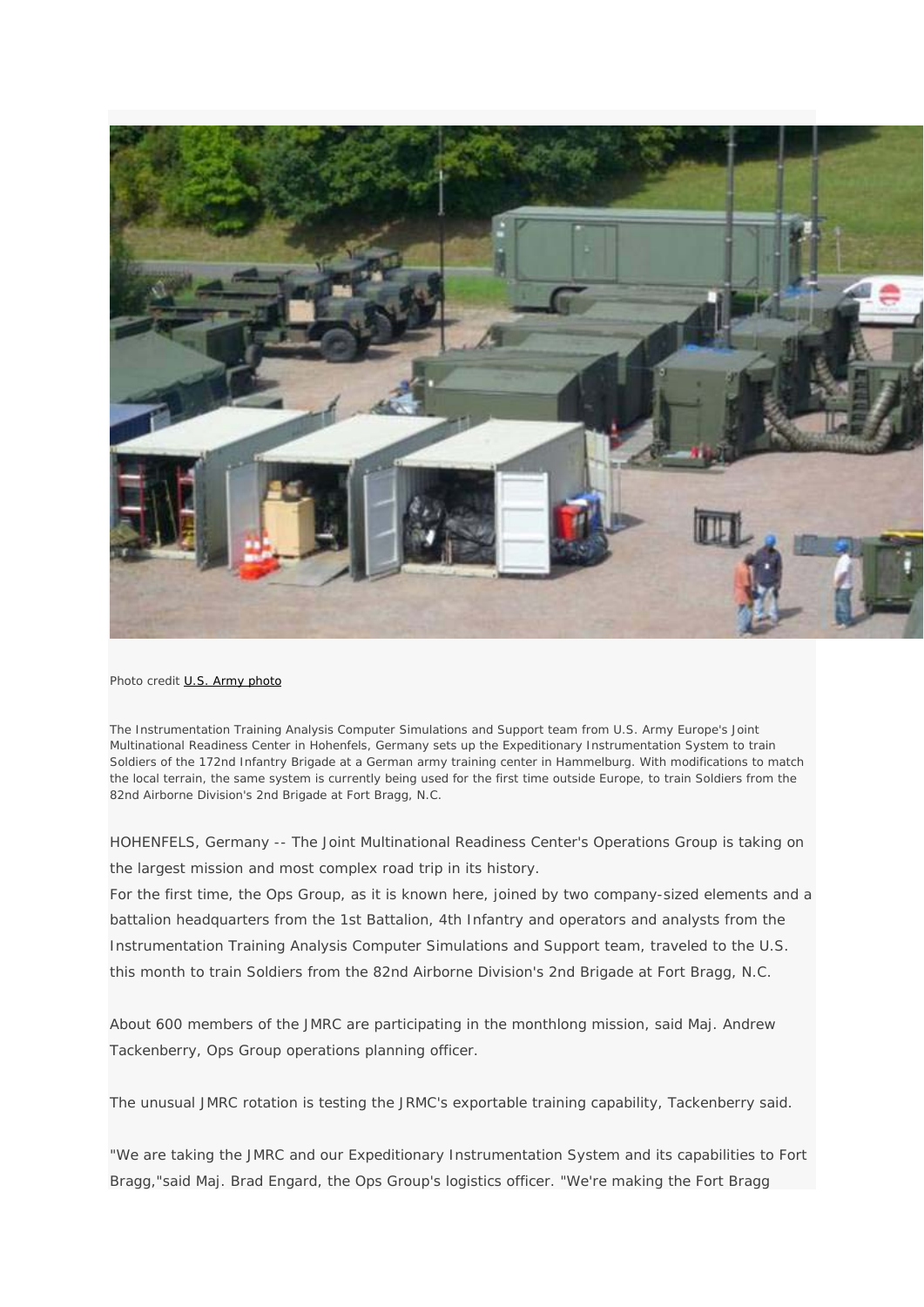*training area a Hohenfels (training area) box."* 

*While the Ops Group's observer/controllers, trainers, opposing forces and civilian role-players, analysts and technicians usually train units bound for peacekeeping missions or combat in Iraq and Afghanistan, as the Army's rapid reaction force, the 82nd's 2nd Brigade is always on alert for missions worldwide and cannot leave Fort Bragg to train, he said.* 

*Moving more than 600 people and the JRMC's EIS put the group's logistics section to the test, Engard said.* 

*"So now, instead of just sending a team, we are taking this headquarters, which is a first," he said. "We are taking all of our analysts to Fort Bragg and doing everything there." Five Humvees, six shelters, six 20-foot-long containers and 22 smaller containers called ISU 90s were shipped to the States by sea in December, Engard said. In mid-February, 12 more ISU 90s were flown by Air Force C-17 from Ramstein Air Base.* 

*The computers, generator, tents and other major pieces of equipment were packed in December, he said. The equipment was inspected in Hohenfels in early January to ensure it met U.S. Department of Agriculture standards for cleanliness, and radios were checked to meet U.S. frequency specifications. Some equipment had to be modified to use American 110-volt power rather than the German 220-volt standard.* 

*By mid-January the gear was ready to be hauled by truck to the German port of Bremerhaven.* 

*All that is just a small portion of the equipment the Ops Group will use on the mission, Engard said.* 

*The Army's Forces Command rounded up another 130 Humvees for the JMRC observer/controllers and several civilian vehicles for the opposing forces. All the Germany-based participants in the mission, including civilian employees and contractors, are using Fort Bragg's dining facilities and*  barracks, he said. The group's maintenance team is using local service bays to keep its fleet on the *road.* 

*The Fort Bragg contracting office provided help with making arrangements and contracts, Engard said.* 

*While the bulk of the EIS travels by sea, the first human elements of the mission left for the States Feb. 16 via commercial charter flights.* 

*The team arrived at Fort Bragg Feb. 23 and is setting up and testing the systems so training can begin March 2.*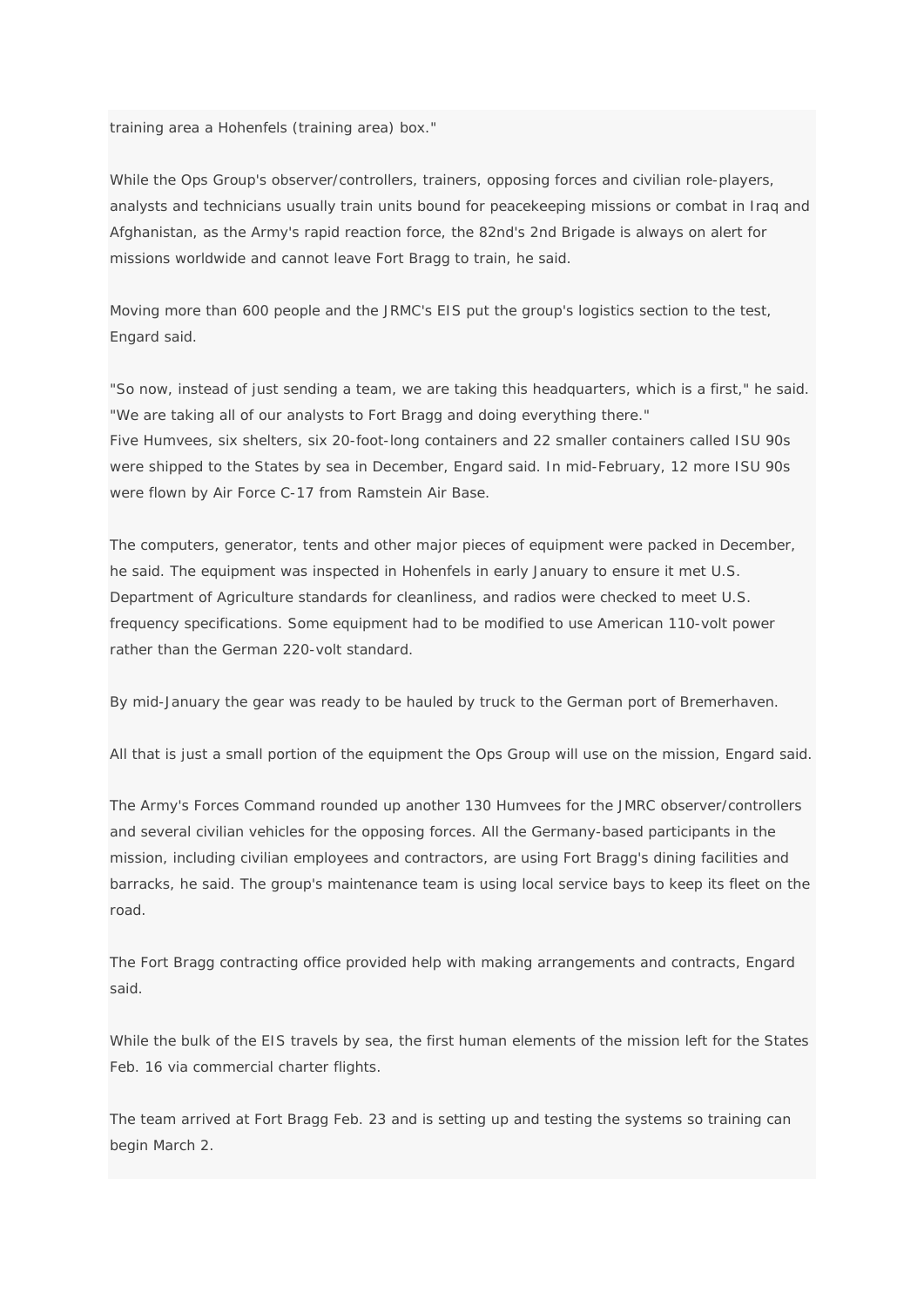*When it does hit the road for training sites in Germany or Bulgaria, the EIS, opposing forces and ITACCS technicians travel with only enough equipment to train a battalion-sized unit, Engard said.* 

*Moving so much equipment and so many people usually involves a brigade-level logistics section backed up by a support battalion and its resources, the major added. The Ops Group and its logistics section, with support from U.S. Army Garrison Hohenfels logisticians, tackled the assignment during unit several unit training rotations and holiday leave, he said.* 

*While the amount of equipment is not enormous, Engard said, the biggest challenge for the mission was that the contingent -- the full Ops Group headquarters and the majority of the ITACSS team - had not deployed before en masse.* 

*"This is the first time we will be doing a brigade-sized unit solely with the Expeditionary Instrumentation System," said Daniel Hoeh, ITACSS director. "We have used it to train battalions as a subset of the main instrumentation system."* 

*The system tracks Soldier and vehicle movement throughout the training area, records "hits and misses" and collects radio communications among Soldiers, the leaders and units. Video equipment monitors the action. All this information is then compiled by the ITACSS team and given to the observer/controllers and others, who use it to prepare and conduct after-action reviews with the units that participated in the training.* 

*The entire equipment package will fill a "small parking lot, about 100 feet by about 100 feet," Hoeh*  said, and includes three containers filled with instruments used for tracking vehicles, monitoring *radio traffic and collecting and storing video information, as well as three containers that serve as work space for the team's analysts.* 

*The team also shipped five Humvee-mounted microwave antenna towers that serve as radio signal relay stations. Additionally, because of the terrain and tall trees in the training area, contractors erected one 120-foot and five 106-foot-tall temporary towers that are about the same height as the permanent masts that support the system in Hohenfels, Hoeh said.* 

*ITACCS sent about 45 U.S. government employees. They'll be joined by another 45 Raytheon Corporation contractor employees.* 

*The EIS system traveling to Fort Bragg was set up in August at the German Army training area in Hammelburg, Germany for the 172nd Infantry Brigade's pre-deployment training. Similar versions of the systems have also been used in Schweinfurt and Bulgaria during other training exercises.* 

*"This will be the first time we have taken this system out of Europe," Hoeh said. It took about 4,000 hours to get the system cleaned, packed and ready for shipment to the United*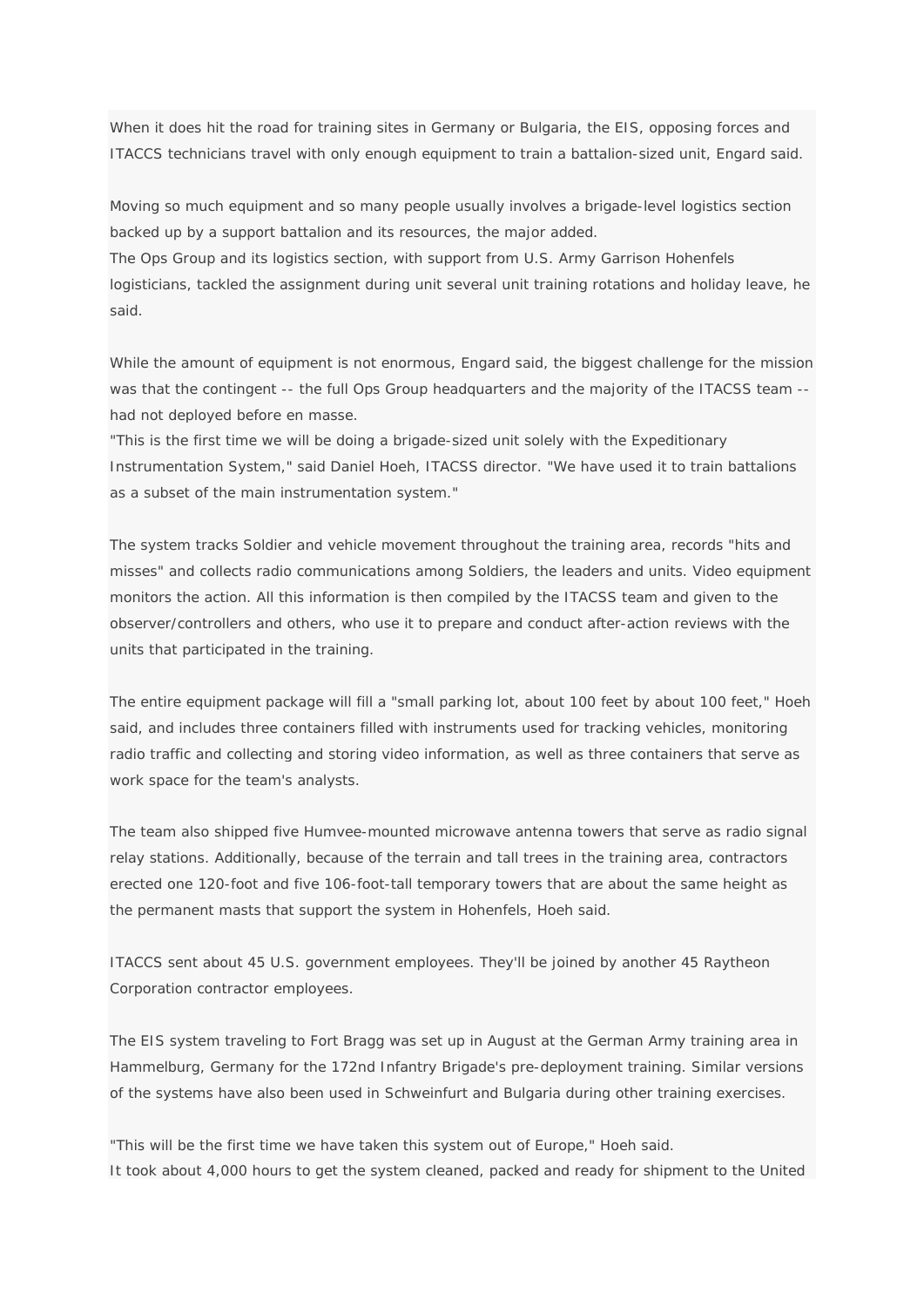*States, Hoeh said.* 

*"We'll work with the observer/controllers to collect the information and provide AARs (after-action reviews) to the training unit: same job, different location; same instrumentation system, different hardware; same software running on different computers," he said.* 

*"This mission to Bragg will give us and the Army a chance to see what it takes for this type of mission to become routine," he said.* 

*Observers from Army Training and Doctrine Command's combat training center directorate and the Army's National Training Center at Fort Irwin, Calif., will evaluate the exercise for its "efficiencies and effectiveness," Hoeh said, so the Army can consider establishing ITACSS systems at its other training centers.* 

*Comparing the Fort Bragg assignment to this month's training exercise at Hohenfels to prepare units participating in Operation Joint Guardian in Kosovo, Hoeh called the mission a reversal of roles for his team. Instead of bringing units to Hohenfels to train in austere conditions, the trainers will travel to the training site, establish their operations centers under field conditions and live as their customers do, sleeping in open-bay barracks and eating in garrison dining facilities.* 

*"We are going to do what they just did. They [came] over here to train to go to Kosovo. We are going over there to help a unit train for its missions," he said. "It is not going to be a relaxing time. I hope it is a learning event for the training unit, for JRMC and for the Army."* 

*The OPS group, OPFOR and ITACCS teams are expected to begin returning to Germany in late March, he said.* 

*"This is the first undertaking for a unit this large for the Joint Multination Readiness Center," Hoeh said. "We want to do it well. We are going there to train one of the elite brigades and we want to provide them with a good training event."*

## *Bookmark & Share*

|           | <b>Delicious</b>  |
|-----------|-------------------|
|           | Digg              |
| $\bullet$ | Facebook          |
| $\bullet$ | <b>MySpace</b>    |
| $\bullet$ | <b>Yahoo Buzz</b> |
| $\bullet$ | See All           |
| $\bullet$ | <b>Delicious</b>  |
| $\bullet$ | Digg              |
|           | <b>Diigo</b>      |
|           | Facebook          |
|           | <b>FriendFeed</b> |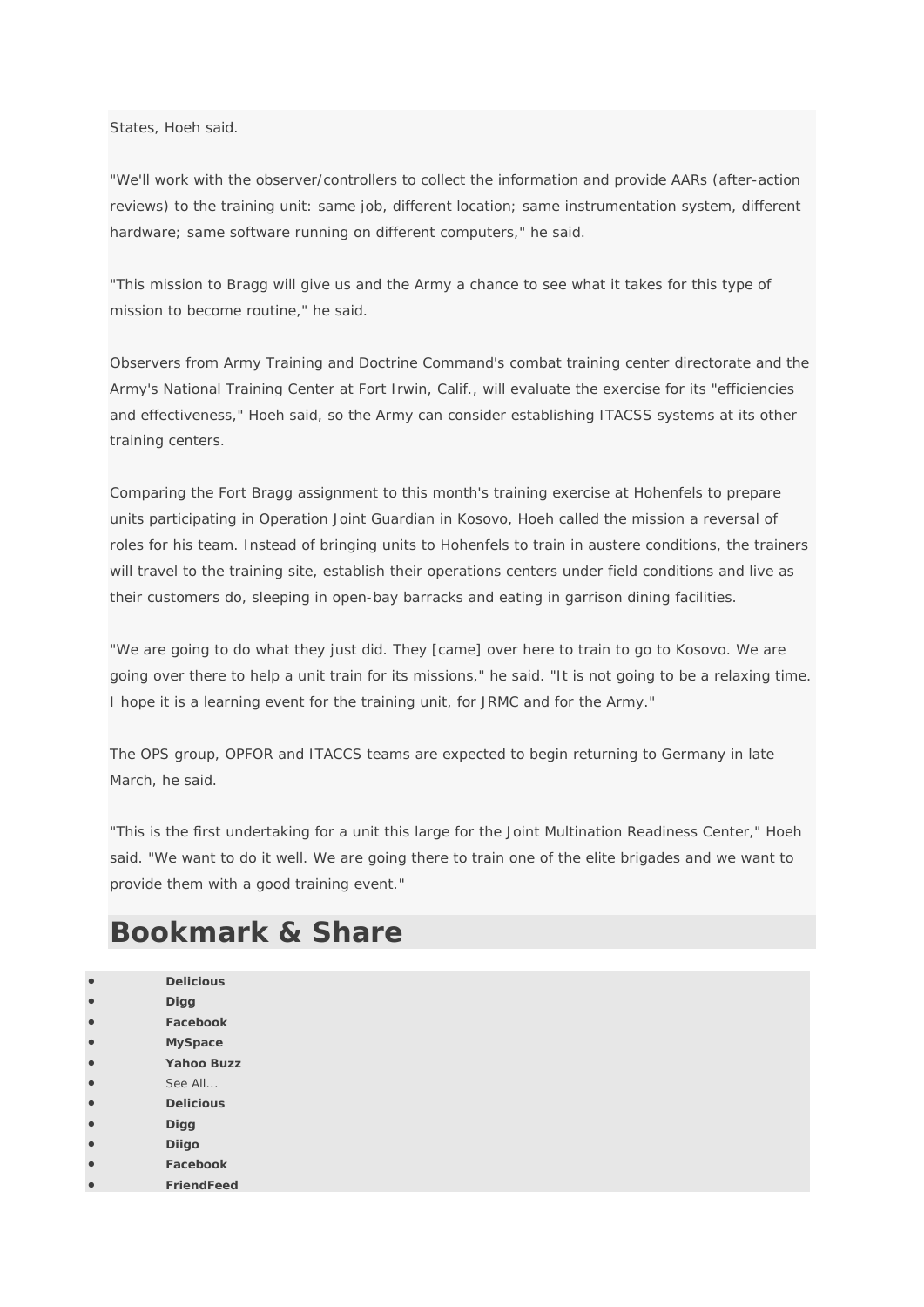| <b>Google Bookmarks</b> |
|-------------------------|
| <b>LinkedIn</b>         |
| Live                    |
| <b>Mixx</b>             |
| <b>myAOL</b>            |
| <b>MySpace</b>          |
| <b>Newsvine</b>         |
| <b>Reddit</b>           |
| StumbleUpon             |
| <b>Technorati</b>       |
| Twitter                 |
| <b>Yahoo Buzz</b>       |

**From:** Grant Cameron **Sent:** Wednesday, March 04, 2009 6:06 AM **Subject:** RE: Fwd: Request to Richard Lang

The call came from North Carolina but the guy is coming in from Europe?

----- Original Message ----- From: "Giuliano Marinkovic" Subject: RE: Fwd: Request to Richard Lang Date: Wed, 4 Mar 2009 03:46:57 +0100

Great Jerry…I'll keep you posted also if something arrives from my part of the hook…

**From:** jerrypippin **Sent:** Wednesday, March 04, 2009 3:17 AM **Subject:** Re: Fwd: Request to Richard Lang

Okay thanks..

If Bob drops off the map and does not stay in touch with C2CAM..we can check obituaries in Fayetteville newspapers for a Robert who was in the service in that unit.. I ahve not been very successful because of time constraints..I still think a follow up to Fort Bragg Public Information about that unit might yield us something.. maybe I can get to it tomorrow. Jerry

----- Original Message ----- **From:** [Giuliano Marinkovic](mailto:giuliano.marinkovic@yahoo.co.uk) **Sent:** Tuesday, March 03, 2009 8:19 PM **Subject:** RE: Fwd: Request to Richard Lang

Hi Jerry.

Before taking the call from Bob, George says:

"*Want of two more calls and that's it. Fayetteville, North Carolina, east of the rookies, Bob, go ahead*".

It is immediately at the beggining of the clip that I posted at the time.

Giuliano